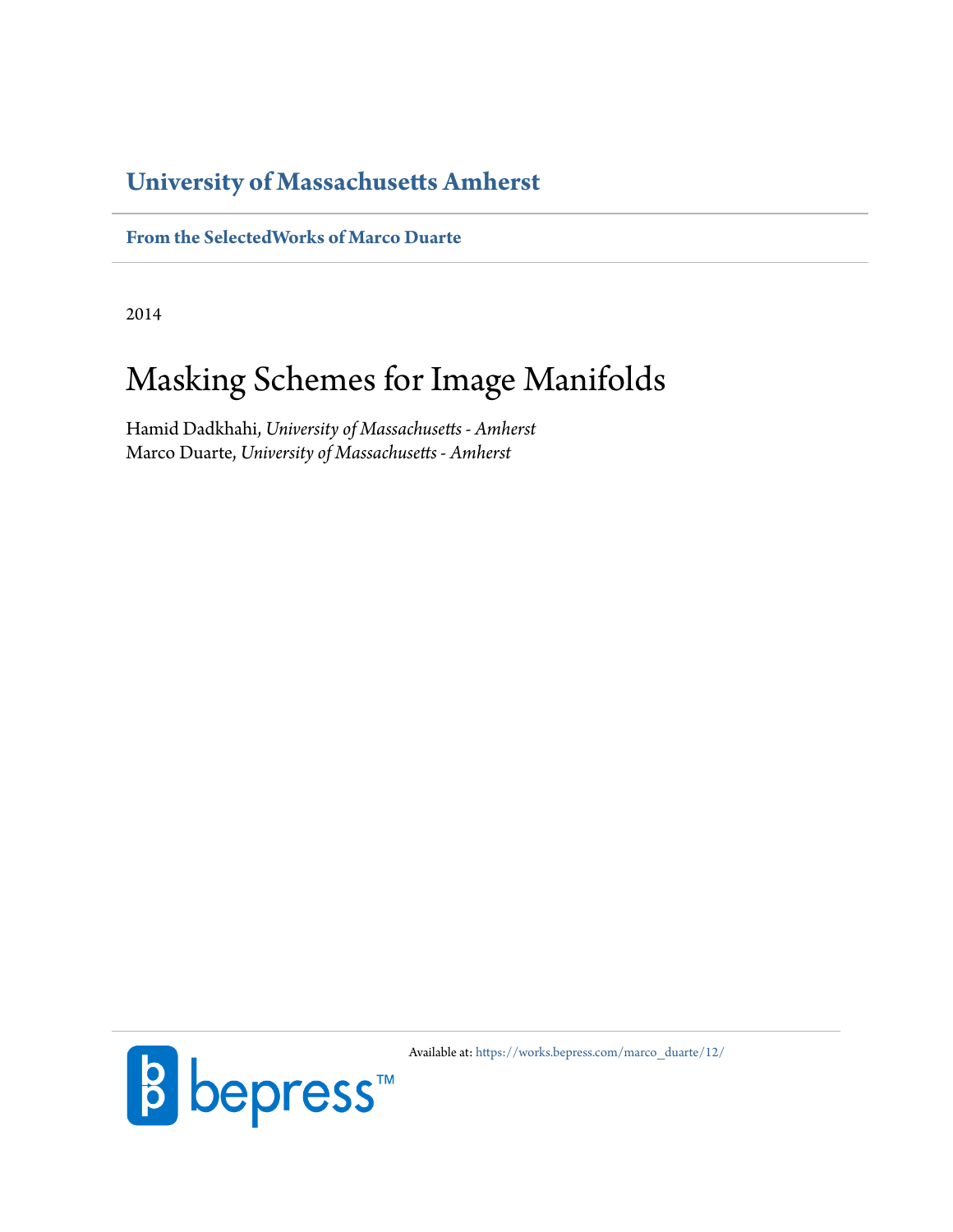#### MASKING SCHEMES FOR IMAGE MANIFOLDS

*Hamid Dadkhahi and Marco F. Duarte*

Dept. of Electrical and Computer Engineering, University of Massachusetts, Amherst, MA 01003

#### ABSTRACT

We consider the problem of selecting an optimal mask for an image manifold, i.e., choosing a subset of the dimensions of the image space that preserves the manifold structure present in the original data. Such masking implements a form of compressed sensing that reduces power consumption in emerging imaging sensor platforms. Our goal is for the manifold learned from masked images to resemble the manifold learned from full images as closely as possible. We show that the process of finding the optimal masking pattern can be cast as a binary integer program, which is computationally expensive but can be approximated by a fast greedy algorithm. Numerical experiments show that the manifolds learned from masked images resemble those learned from full images for modest mask sizes. Furthermore, our greedy algorithm performs similarly to the exhaustive search from integer programming at a fraction of the computational cost.

*Index Terms*— Manifold Learning, Masking, Dimensionality Reduction

#### 1. INTRODUCTION

Recent advances in sensing technology have enabled a massive increase in the dimensionality of data captured from digital sensing systems. Naturally, the high dimensionality of data affects various stages of the digital systems, from acquisition to processing and analysis of the data. To meet communication, computation, and storage constraints, in many applications one seeks a low-dimensional embedding of the high-dimensional data that shrinks the size of the data representation while retaining the information we are interested in capturing. This problem of *dimensionality reduction* has attracted significant attention in the signal processing and machine learning communities.

For high-dimensional data, the process of data acquisition followed by a dimensionality reduction method is inherently wasteful, since we are often not interested in obtaining the full-length representation of the data. This issue has been addressed by *compressed sensing*, a technique to simultaneously acquire and reduce the dimensionality of sparse signals in a randomized fashion [1]. Compressed sensing provides a good

match to the requirements of cyber-physical systems, where power constraints are paramount. For instance, a fundamental challenge in the design of computational eyeglasses is addressing stringent resource constraints on data acquisition and processing that include sensing fidelity and energy budget, in order to meet lifetime and size design targets [2]. In such applications, one wishes to reduce the size of the representation of the data to be processed, often by applying standard compression algorithms. More recently, the design of linear embeddings that allow for data processing directly from lower-dimensional representation has been considered, with a particular emphasis in imaging [3–6]. However, while the aforementioned embeddings may reduce the computational and communication demands, they do not reduce the power consumption burden of data acquisition. This is because they require all image pixels to be sensed, and so they cannot be implemented more efficiently than standard acquisition.

Emerging imaging sensor architectures for embedded systems significantly increase the flexibility in power consumption by allowing pixel-level control of the acquisition process [2, 7]; the power consumption of imaging becomes proportional to the number of pixels to be acquired using the array. Thus, it is now possible to meet stringent power and communication requirements by designing *data-dependent image masking schemes* that reduce the number of pixels involved in acquisition while, like the aforementioned linear embeddings, preserving the information of interest. The selection of a masking pattern is ideally driven by knowledge of a model that captures the relevant information in the data, such as a nonlinear manifold model for parameter estimation.

In this paper, we consider the problem of designing masking patterns that preserve the geometric structure of a highdimensional dataset modeled as a nonlinear manifold. Note that in terms of linear embeddings, masking schemes may be described as a restriction to embeddings where the projection directions are required to correspond to canonical vectors. Previous work on manifold-based dimensionality reduction does not address the highly constrained (masking) setting that is motivated by our application.

#### 2. BACKGROUND

Manifolds and Linear Dimensionality Reduction: A set of data points  $\mathcal{X} = \{x_1, x_2, \dots, x_n\}$  in a high-dimensional am-

Email: {hdadkhahi, mduarte}@ecs.umass.edu. This work was supported by NSF Grant IIS-1239341.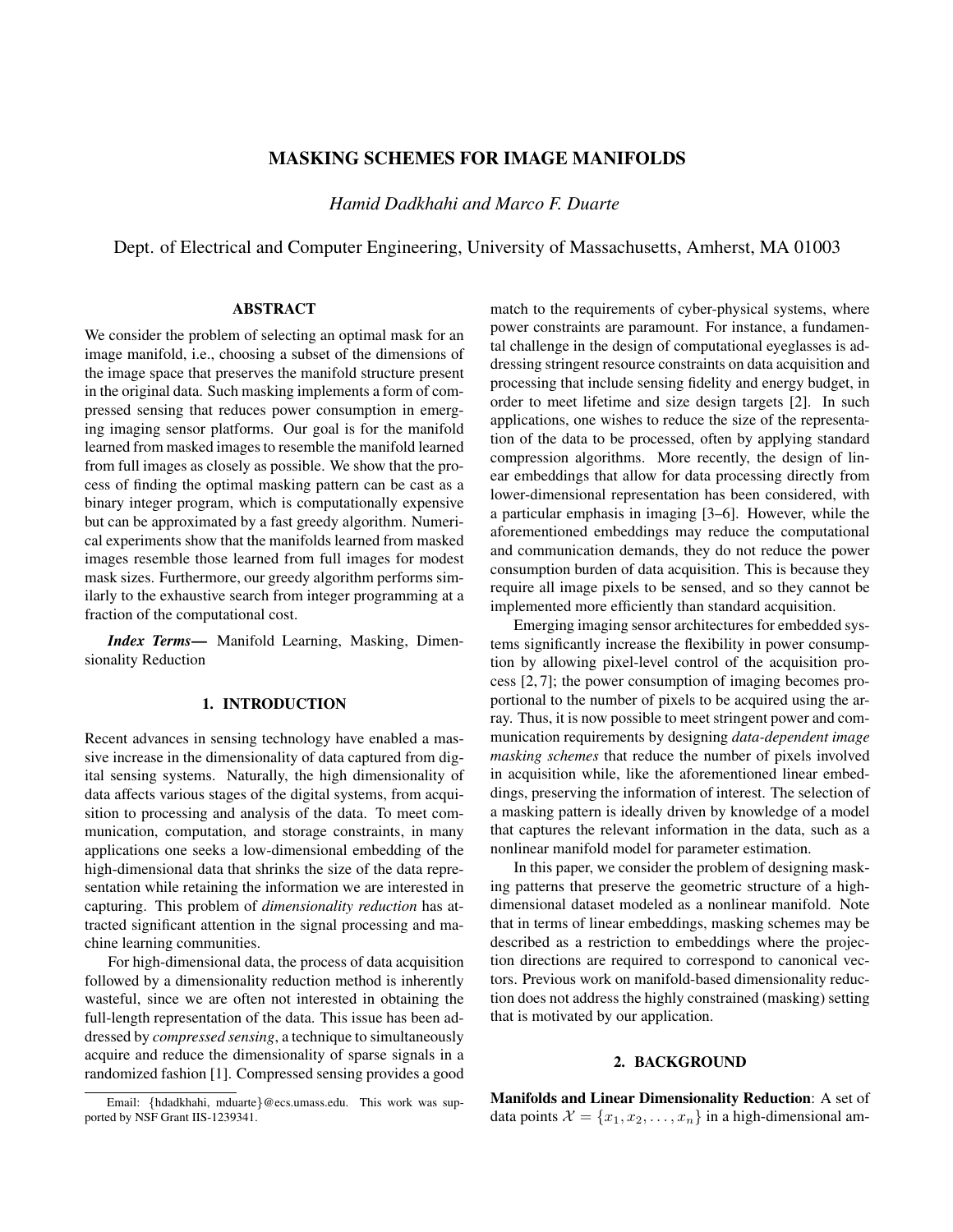bient space  $\mathbb{R}^d$  that have been generated by an  $\ell$ -dimensional parameter correspond to a sampling of an  $\ell$ -dimensional *manifold*  $\mathcal{M} \subset \mathbb{R}^d$ . Given the high-dimensional data set  $\mathcal{X}$ , we would like to find the parameterization that has generated the manifold. One way to discover this parametrization is to *embed* the high-dimensional data on the manifold to a lowdimensional space  $\mathbb{R}^m$  so that the local geometry of the manifold is preserved. This process is known as *dimensionality reduction*, since  $m \ll d$ .

When the dimensionality reduction embedding is *linear*, it is defined by a matrix  $\Phi \in \mathbb{R}^{m \times d}$  that maps the data in the ambient space  $\mathbb{R}^d$  into a low-dimensional space  $\mathbb{R}^m$ . One such popular scheme is *principal component analysis* (PCA), defined as the orthogonal projection of the data onto a linear subspace of lower dimension  $m$  such that the variance of the projected data is maximized.

Nonlinear Manifolds and Manifold Learning: Unfortunately, PCA fails to preserve the geometric structure of a *nonlinear manifold*, i.e., a manifold where the map from the parameter space to the data space is nonlinear. Particularly, since PCA arbitrarily distorts individual pairwise distances, it can significantly change the local geometry of the manifold. Fortunately, *manifold learning methods (or nonlinear embedding methods)* can successfully embed the data into a low-dimensional space while preserving the local geometry of the manifold, measured by a neighborhood-preserving criteria that varies depending on the specific method, in order to simplify parameter estimation.

The *Isomap* method aims to preserve the pairwise *geodesic distances* between data points [8]. The geodesic distance  $d_G(x_i, x_j)$  is defined as the length of the shortest path between two data points  $x_i, x_j \in \mathcal{M}$  along the surface of the manifold  $M$ . Isomap first finds an approximation to the geodesic distances between each pair of data points by constructing a neighborhood graph in which each point is connected only to its k nearest neighbors; the edge weights are equal to the corresponding pairwise distances. For neighboring pairs of data points, the Euclidean distance provides a good approximation for the geodesic distance, i.e.,  $d_G(x_i, x_j) \approx ||x_i - x_j||_2$  for  $x_j \in \mathcal{N}_k(x_i)$ , where  $\mathcal{N}_k(x_i)$ designates the set of k nearest neighbors to point  $x_i \in \mathcal{X}$ . For non-neighboring points, the length of the shortest path along the neighborhood graph is used to estimate the geodesic distance. Then, multidimensional scaling (MDS) [9] is applied to the resulting geodesic distance matrix to find a set of low-dimensional points that best match such distances.

Linear Dimensionality Reduction for Manifolds: An alternative linear embedding approach to PCA is the method of *random projections*, where the entries of the linear dimensionality reduction matrix are drawn independently following a standard probability distribution such as normal Gaussian or Rademacher. One can show that such random projections preserve the relevant pairwise distances with high probability [3, 4]. Unfortunately, random embeddings are independent of the geometric structure of the data, and thus cannot take advantage of training data.

Recently, a data-dependent linear embedding obtained via convex optimization (referred to as *NuMax*) has been proposed [5, 10]. The key concept in NuMax is to obtain an isometry on the set of pairwise data point differences, dubbed *secants*, after being normalized to lie on the unit sphere:

$$
\mathcal{S} = \left\{ \frac{x_i - x_j}{\|x_i - x_j\|_2} : x_i, x_j \in \mathcal{M} \right\}.
$$

NuMax relies on a convex optimization problem that finds an embedding  $\Phi$  into a space with minimum dimension such that the secants in  $S$  are preserved up to a norm distortion parameter  $\delta$ . More precisely, finding the linear embedding is cast as the following rank-minimization problem:

$$
P^* = \arg\min \text{ rank}(P) \tag{1}
$$
  
subject to  $|s^T P s - 1| \le \delta \quad \forall s \in \mathcal{S}, \quad P \succeq 0.$ 

After  $P^*$  is obtained, one can factorize  $P^* = \Phi^T \Phi$  in order to obtain the desired low-dimensional embedding Φ. We note that the rank of the solution determines the dimensionality of the embedding, and is controlled by the choice of the distortion parameter  $\delta \in [0, 1]$ . Note also that  $s^T P s = ||\Phi s||_2^2$ ; thus, the first constraint essentially upper-bounds the distortion incurred by each secant  $s \in S$ . The problem (1) is NPhard, but one may instead solve its nuclear norm relaxation, where the rank of P is replaced by its nuclear norm  $||P||_*$ . Since  $P$  is a positive semidefinite symmetric matrix, its nuclear norm amounts to its trace, and thus (1) is equivalent to a semidefinite program and can be solved in polynomial time.

#### 3. MANIFOLD MASKING

In this section, we emulate the criteria used in linear and nonlinear embedding algorithms from Section 2 to develop schemes to obtain structure-preserving masking patterns for manifold-modeled data. To unify notation, we are seeking a masking index set  $\Omega = {\omega_1, \ldots, \omega_m}$  of cardinality m that is a subset of the dimensions  $[d] := \{1, 2, \ldots, d\}$  of the highdimensional space containing the original dataset.

Optimization-Based Mask Selection: Inspired by the optimization approach of NuMax and the neighborhoodpreservation notion of Isomap, we formulate a method for manifold masking that aims at minimizing the distortion incurred by secants of neighboring data points.

Recall that Isomap attempts to preserve the geodesic distances rather than Euclidean distances of data points. Since only the Euclidean distances of neighboring data points match their geodesic counterparts, we are interested in devising a masking operator than preserves the pairwise distances of each data point with its  $k$  nearest neighbors. This gives rise to the reduced secant set

$$
\mathcal{S}_k = \left\{ \frac{x_i - x_j}{\|x_i - x_j\|_2} : i \in [n], x_j \in \mathcal{N}_k(x_i) \right\} \subseteq \mathcal{S}.
$$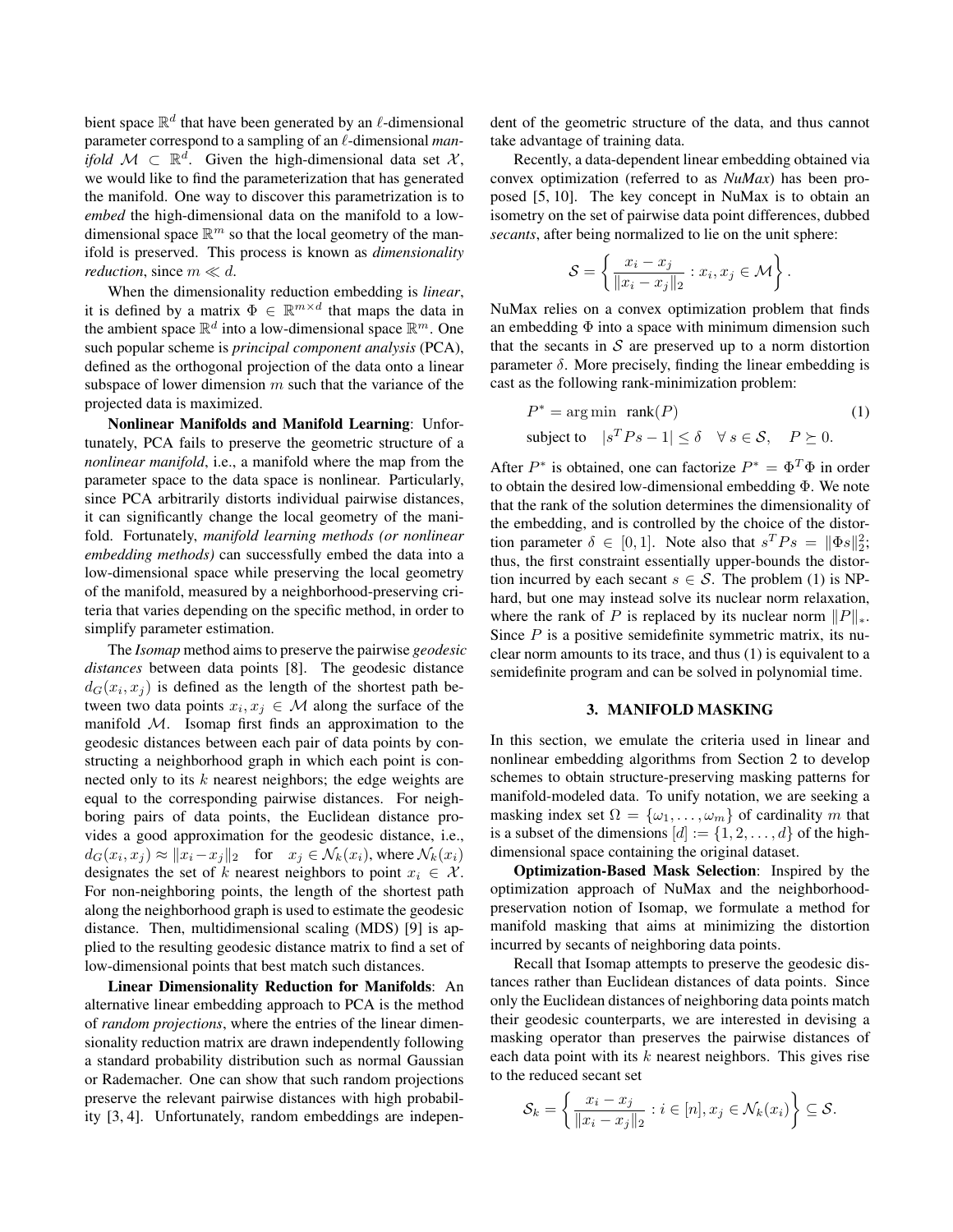To simplify notation, we define the masking linear operator  $\Psi: x_i \mapsto \{x_i(j)\}_{j\in\Omega}$  corresponding to the masking index set  $\Omega$ . We also denote the squared secants by the column vectors  $a_i$  with entries  $a_i(j) = s_i^2(j)$  for all  $j \in [d]$  and for each  $i \in [\mathcal{S}_k]$ . Since the secants are normalized, we have  $\sum_{j=1}^d a_i(j) = 1$  for all  $i \in [S_k]$ .

It can be shown [11] that the expectation of the masked secants over a uniform distribution for the masking index set  $\Omega$  is given by  $\mathbb{E}[\|\Psi s_i\|_2^2] = \frac{m}{d}$ . Thus, the secants  $s_i \in \mathcal{S}_k$ are inevitably subject to a compaction factor of  $\sqrt{\frac{m}{d}}$  in expectation by the masking operator  $\Psi$ ; this behavior bears out empirically with randomized maskings for the dataset considered in Section 4. Hence, we will aim to find a masking  $\Psi$  such that for all  $s_i \in S_k$ , the squared norm of the masked secants  $\|\Psi s_i\|_2^2$  matches  $\frac{m}{d}$  as closely as possible. Note that  $\|\Psi s_i\|_2^2 = \sum_{j \in \Omega} s_i^2(j) = \sum_{j=1}^d s_i^2(j)z(j) = a_i^T z$ , where the d-dimensional indicator vector z is defined as  $z(j) = 1$ if  $j \in \Omega$ , and zero otherwise. The average and maximum secant norm distortion caused by masking can be written in terms of the vector z and the squared secants matrix  $A :=$  $[a_1 a_2 \dots a_{|\mathcal{S}_k|}]^T$  as

$$
\sum_{\substack{s_i \in \mathcal{S}_k}} \left| \|\Psi s_i\|_2^2 - \frac{m}{d} \right| = \left\| Az - \frac{m}{d} 1_{|\mathcal{S}_k|} \right\|_1,
$$
  

$$
\max_{s_i \in \mathcal{S}_k} \left| \|\Psi s_i\|_2^2 - \frac{m}{d} \right| = \left\| Az - \frac{m}{d} 1_{|\mathcal{S}_k|} \right\|_{\infty},
$$

respectively, where  $1_{|S_k|}$  denotes the  $|S_k|$ -dimensional allones vector. Thus, we find a masking pattern by casting the following integer program:

$$
z^* = \arg\min_{z} \left\| Az - \frac{m}{d} 1_{|\mathcal{S}_k|} \right\|_p
$$
  
subject to 
$$
1_d^T z = m, z \in \{0, 1\}^d,
$$
 (2)

where  $p = 1$  and  $p = \infty$  correspond to optimizing the average and maximum secant norm distortion caused by the masking, respectively. The equality constraint dictates that only  $m$  dimensions are to be retained in the masking process.

The integer program (2) is computationally intractable even for moderate-size datasets [12]. We note that the noninteger relaxation of (2) results in the trivial solution  $z^* = \frac{m}{d} 1_d$ . Note also that the matrix A depends on the dataset used; thus in general it does not hold necessary properties for relaxations of integer programs to be successful (e.g. being totally unimodular, having binary entries, etc.).

Greedy Algorithm for Mask Selection: We propose a heuristic greedy algorithm that can find an approximate solution for (2) in a drastically reduced time. The greedy approach in Algorithm 1 gives an approximate solution for the  $\ell_p$ -norm minimization in (2). The algorithm iteratively selects elements of the masking index set  $\Omega$  as a function of the squared secants matrix A. We initialize  $\Omega$  as the empty set and denote  $\Omega^c = [d] \setminus \Omega$ . At iteration i of the algorithm, we find a new dimension that, when added to the existing dimensions in

Algorithm 1 Manifold-Aware Pixel Selection (MAPS)

Inputs: normalized squared secants matrix A, number of dimensions m **Outputs:** masking index set  $\Omega$ Initialize:  $\Omega \leftarrow \{\}$ for  $i = 1 \rightarrow m$  do  $\bar{A}_{\Omega} \leftarrow A_{\Omega} \cdot 1_{|\Omega|}$  $\omega_i \leftarrow \arg \min_{\omega \in \Omega^c} \|A_{\omega} + \bar{A}_{\Omega} - \frac{i}{d} \mathbb{1}_{|\mathcal{S}_k|} \|_p$  $\Omega \leftarrow \Omega \cup \{\omega_i\}$ end for

 $\Omega$ , causes the squared norm of the masked secant to match the expected value of  $\frac{i}{d}$  as closely as possible; thus, the greedy algorithm pursues the same objective function as the optimization approach of  $(2)$  for a mask of size i. More precisely, at step i of the algorithm, we find the column of  $A$  indexed by  $\omega \in \Omega^c$  (which is indicated by  $A_\omega$ ), whose addition with the sum of previously chosen columns  $\bar{A}_{\Omega} = \sum_{\omega \in \Omega} A_{\omega}$  has minimum distance (in  $\ell_p$ -norm) to  $\frac{i}{d} 1_{|S_k|}$ . Note that  $\bar{A}_{\Omega} = Az$ , where  $z$  again denotes the indicator vector for the masking index set  $\Omega \subseteq [d]$ .

#### 4. NUMERICAL EXPERIMENTS

In this section, we present a set of experiments that compare the performance of the proposed algorithms to those in the existing linear embedding literature, in terms of preservation of the low-dimensional structure of a nonlinear manifold. We evaluate the methods described in Section 3, together with two baseline methods: *random masking*, where we pick an  $m$ -subset of the  $d$  data dimensions uniformly at random, and *principal coordinate analysis (PCoA)*, where we select the indices of  $m$  dimensions with the highest variance across the dataset [11]. We use Mosek [13] to solve the binary integer program in (2), posed as an optimization problem with the CVX programming interface for Matlab [14].

For our experiments, we use a custom eye-tracking dataset from a computational eyeglass prototype.<sup>1</sup> The *Eyeglasses* dataset corresponds to captures from a prototype implementation of computational eyeglasses that use the imaging sensor array of [7]. These images are downsampled from their original size of  $110 \times 110$  pixels to  $40 \times 40$  pixels for the benefit of the integer program's computational complexity.

The algorithms are tested for linear embeddings of dimensions  $m = 50, 100, 150, 200, 250$ ; for the masking algorithms of Section 3, m provides the size of the masking (number of dimensions preserved), while for the linear embedding algorithms of Section 2,  $m$  provides the dimensionality of the embedding. Note that since the linear embeddings employ all  $d$  dimensions of the original data, the latter algorithms have

 $<sup>1</sup>$ Additional simulations and datasets are presented in [11]. We would like</sup> to thank the authors of [2] for providing us with the eyeglasses dataset.